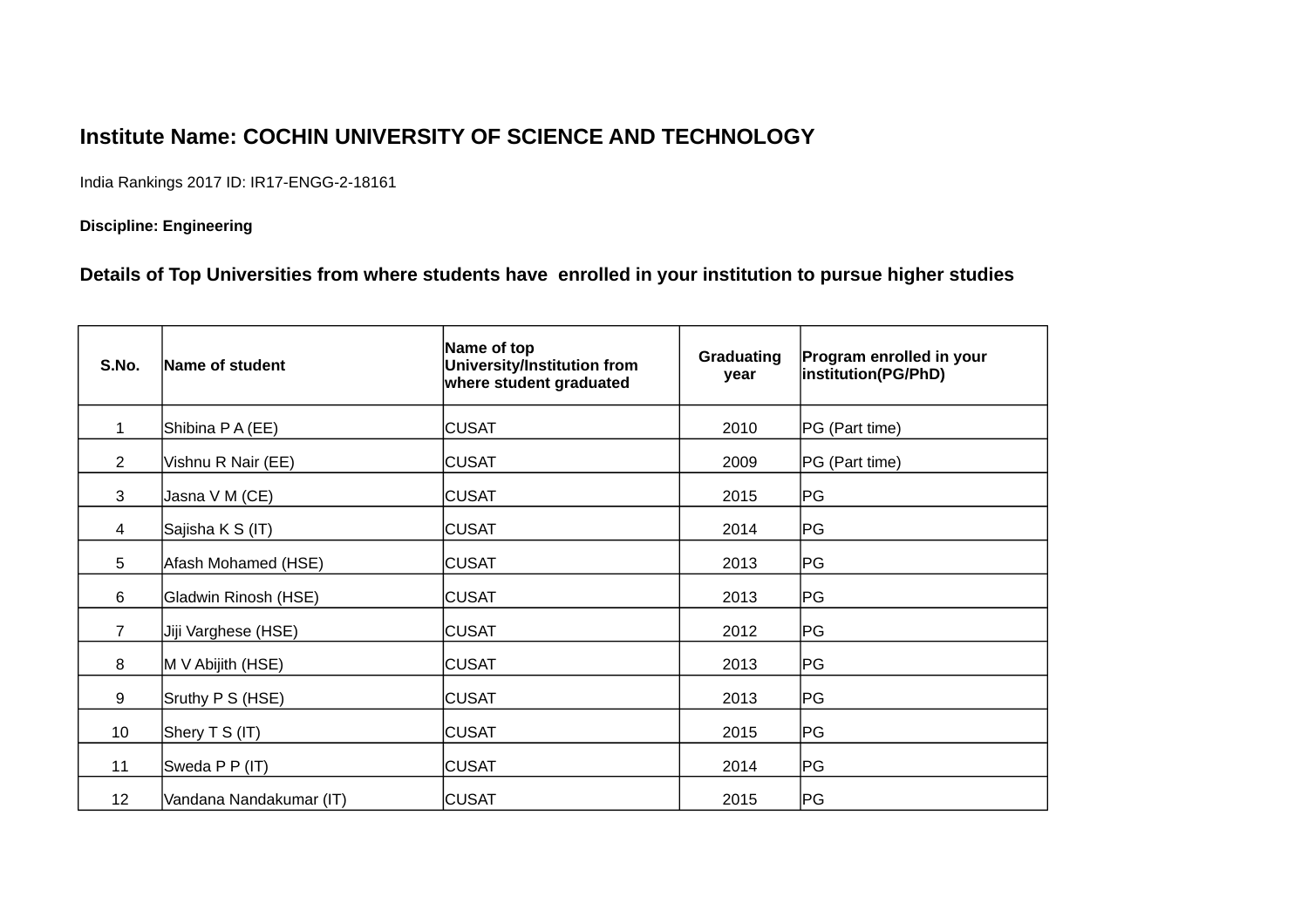| 13 | Sooraj Viswam    | <b>CUSAT</b>                                        | 2013 | PG       |
|----|------------------|-----------------------------------------------------|------|----------|
| 14 | Kema Kingsley    | Federal University of Technology,<br>Akure, Nigeria | 1998 | Ph.D     |
| 15 | Archana Babu     | Biju Patnaik University, Rourkela                   | 2013 | Ph.D     |
| 16 | Ranjitha Raj     | Institution of Engineers                            | 2011 | M. Tech. |
| 17 | Rajiv S          | Anna University                                     | 2007 | M. Tech. |
| 18 | Anu Thankappan   | <b>CIPET</b>                                        | 2014 | M. Tech. |
| 19 | Manish Mohapatra | Biju Patnaik University, Rourkela                   | 2013 | M. Tech. |
| 20 | Thara Rathna     | Institution of Engineers                            | 2012 | M. Tech. |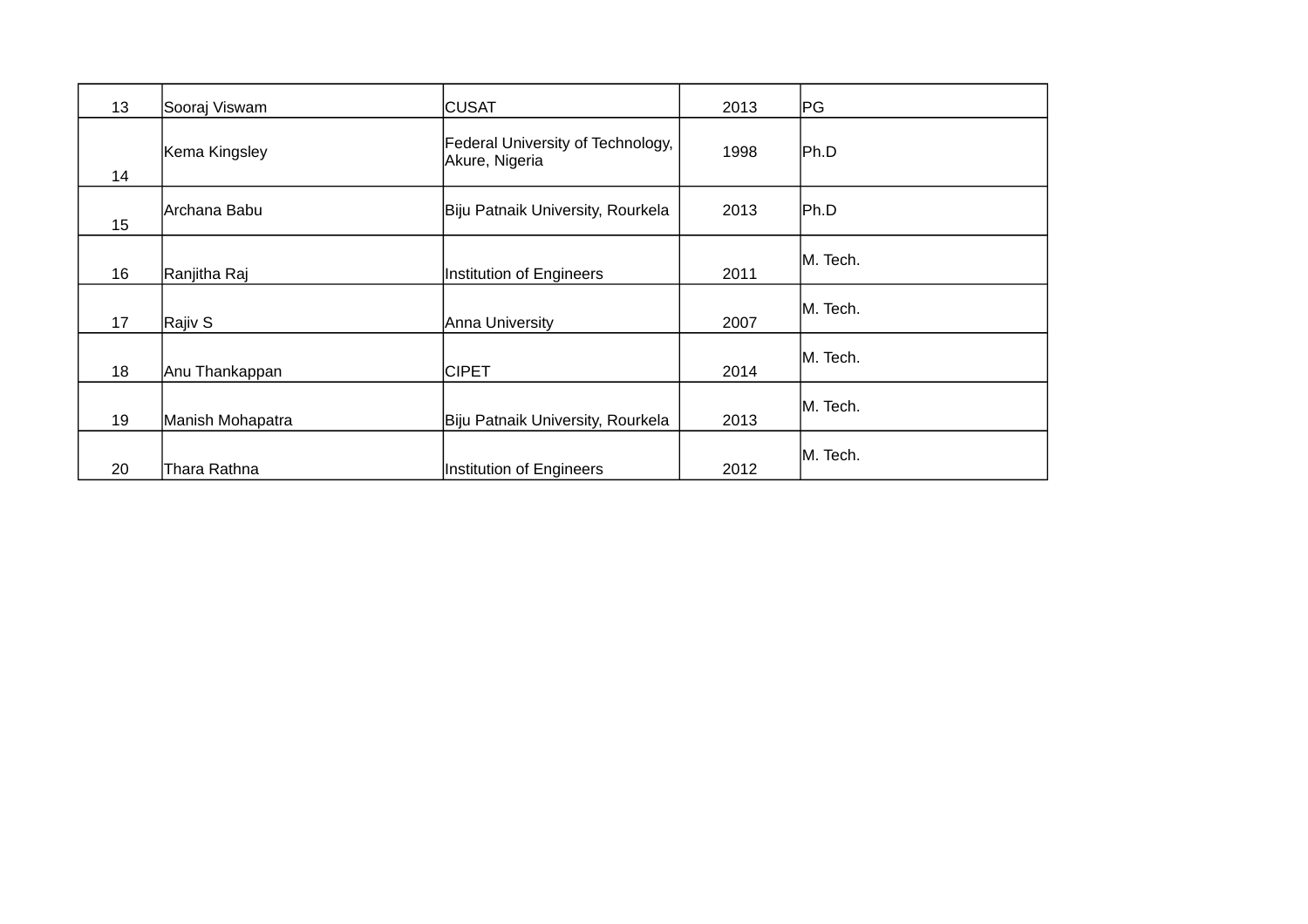| <b>Year of admission</b> |
|--------------------------|
| 2015-16                  |
| 2015-16                  |
| 2015-16                  |
| 2015-16                  |
| 2015-16                  |
| 2015-16                  |
| 2015-16                  |
| 2015-16                  |
| 2015-16                  |
| 2015-16                  |
| 2015-16                  |
| 2015-16                  |